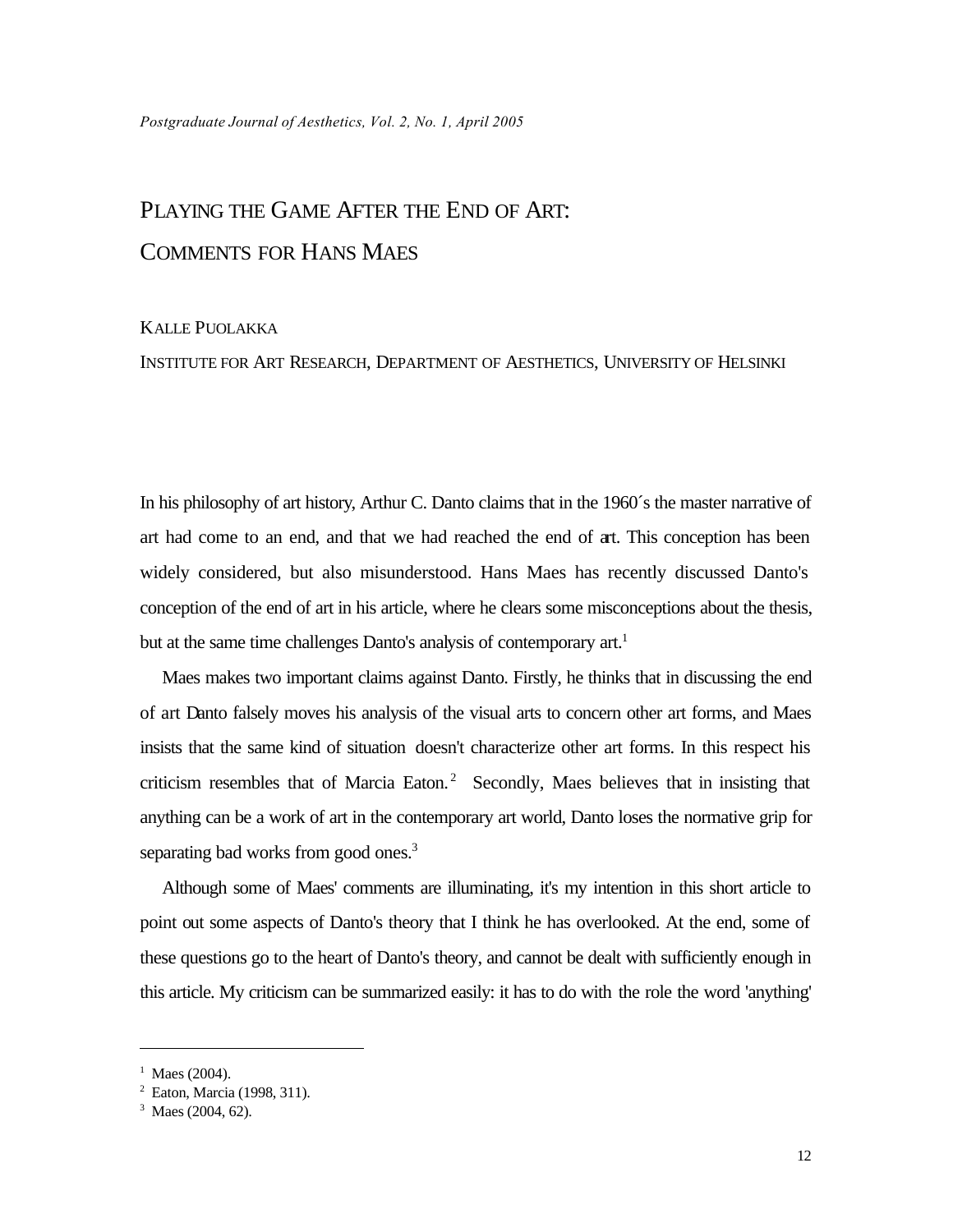plays in Danto's theory.

Maes notices that Danto has mildly changed his views on contemporary art since 1985 when he first introduced the end of art-thesis. That year his writing had a nostalgic ring to it, but his book *After the End of Art* (1997) tries to establish that we might even be entering a new golden age of art.<sup>4</sup> This conclusion Maes finds much too 'rosy', and accuses Danto for not paying enough attention to the fact that many laymen have problems with taking contemporary art seriously.<sup>5</sup>

The hero for Danto is, of course, Andy Warhol, because it was with his art that art came to an end. Warhol's *Brillo Boxes* showed that there were no perceptual constraints on what a work of art had to look like, so the narrative of art came to an end, because there was nowhere it could have continued. Warhol is Danto's primary example, but lately he has stepped back from focusing exclusively on his art, and has tried to show that in the 60s similar tendencies were happening everywhere in the art world. More recently Danto has written: 'Warhol is but one of a group of artists to have made this profound discovery. The distinction between music and noise, between dance and movement, between literature and mere writing, which were coeval with Warhol's breakthrough, parallel it in every way.'<sup>6</sup>

This is the point with which Maes has a problem, and he believes that the analogies that Danto draws are false. As an example he refers to dance and literature, and claims that, for example, the automatic writing of the surrealists shouldn't be seen as a kindred soul of Pop Art. Whereas Warhol and his companions tried to push the boundaries of art to cover all ordinary objects, in literature, according to Maes, 'it was never claimed or believed that *anything* can be literature'.<sup>7</sup>

I think Maes is right in this claim,<sup>8</sup> but I have problems understanding what he wants to achieve with this. Is he just claiming that, as an empirical thesis, the end of art is false, or is he

<sup>4</sup> Danto (1997, 217).

<sup>&</sup>lt;sup>5</sup> Maes (2004, 61).

<sup>6</sup> Danto (1998, 35). Also cited in Maes (2004, 63).

 $7$  Maes (2004, 63) my emphasis.

<sup>&</sup>lt;sup>8</sup> In the light of this it's actually a bit strange that Danto himself seems to concede that the revolution in literature wasn't as substantial as in the visual arts. But he doesn't develop this concession further. (Borradori 1994, 94-95)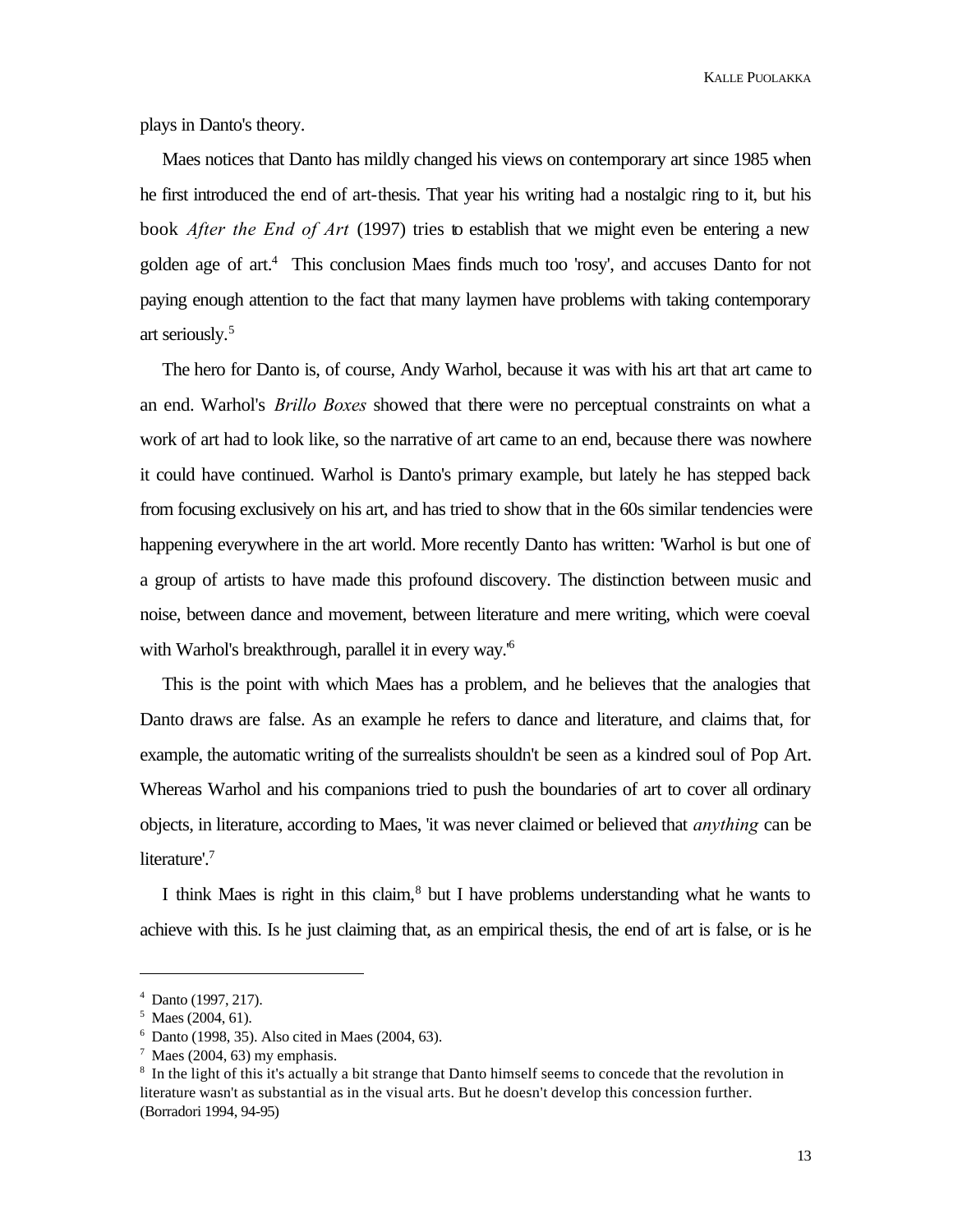suggesting that this false analogy shows there is something more fundamentally wrong in Danto's general theory? I will attempt to answer both of these questions.

Firstly, as an empirical claim it's a bit of a shame that Maes doesn't analyse music, because I believe that there truly were analogous tendencies with Warhol in the musical movements of the sixties. John Cage, who tried to push the boundaries of music by creating music out of silence and other ordinary sounds, best exemplifies this. Like Warhol, he wanted to make a 'transfiguration of the commonplace'. These similarities aren't just confined to the relationship between Warhol and Cage—the minimalist movement in music had a strong relationship both to the visual arts and experimental theatre.<sup>9</sup> So, I think music makes Danto's generalisation much more warranted.

Maes also criticizes this alleged generality from the spectator's side by insisting that the revolution wasn't as large in some other art forms as in the visual arts, because 'if one visits a bookstore today one will find novels, essays, poems, just as one would have one hundred years ago'.<sup>10</sup> In this sense a contemporary reader of Jane Austen would have no trouble in reading most of the novels published today. This is true concerning literature, but, again, I believe the case of music makes Danto's claim more warranted, because a contemporary of Mozart would have trouble in hearing Edgar Varese's or Harrison Birtwistle's pieces as music. For such a listener, they would be mere sounds, not meaningful artworks.

Now I will take up the second question. I don't know whether Maes realizes it, but it actually relates to a very fundamental aspect of Danto's theory. Noël Carroll has pointed out that the end of art-thesis is tightly intertwined with Danto's general philosophy of  $art$ <sup>11</sup>. The end of art means that anything can be art, what is of course analogous to the starting point of Danto's philosophy of art, namely the problem of indiscernibles. But this interconnectedness means that if the thesis is considered problematic, a re-evaluation of Danto's general theory is called for.<sup>12</sup> Now, in claiming that Danto's proposal lacks the generality he supposes it to have, can Maes

 $9$  Potter (2000, 6-10).

 $10$  Maes (2004, 64).

<sup>&</sup>lt;sup>11</sup> Carroll (1993, 91-92).

<sup>12</sup> Carroll (1993, 96-99).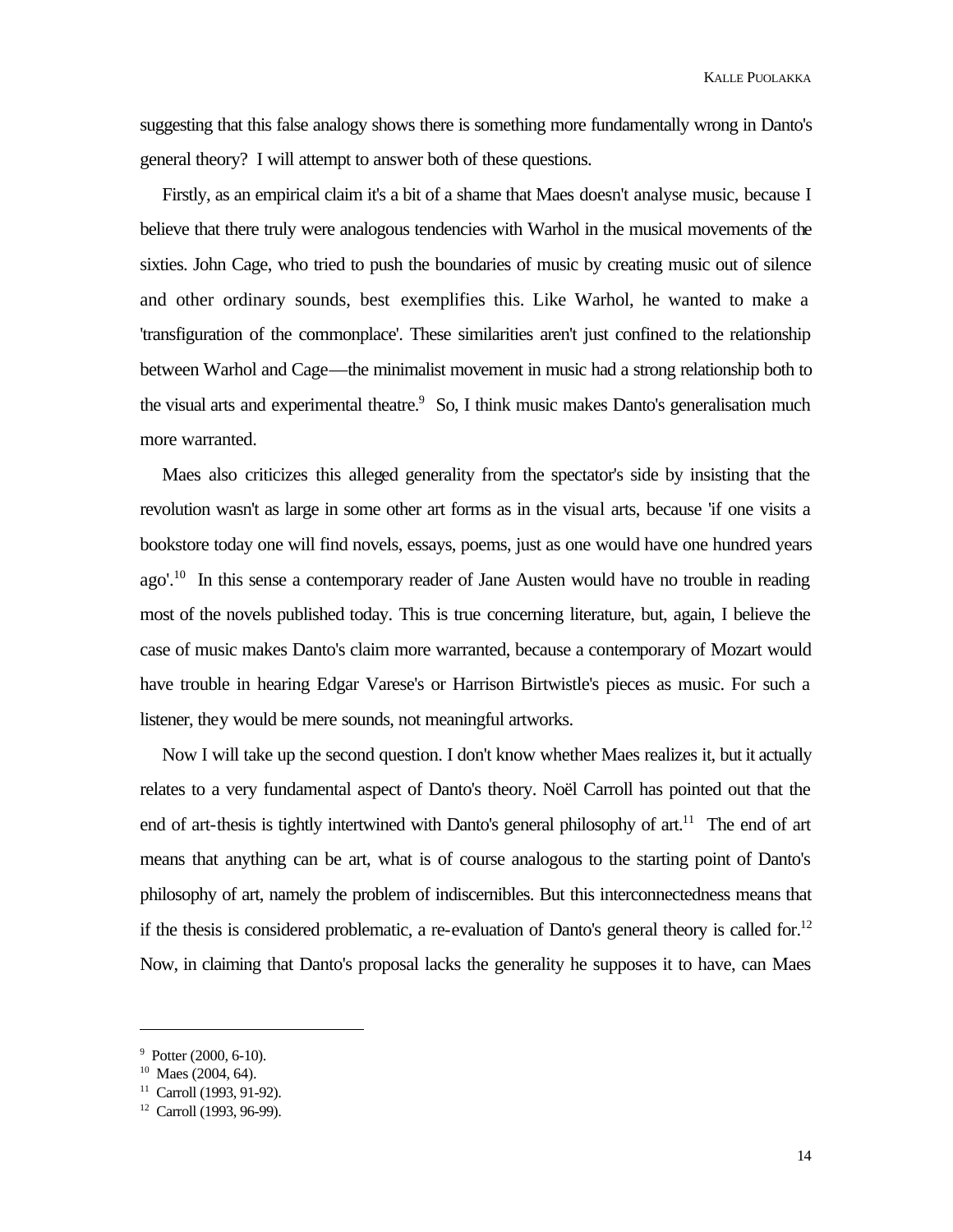claim that there is something severely wrong with Danto's general theory?

This is a very problematic issue, and I can only make some preliminary points within the space of this article, but my claim is that this conclusion does not follow. The problem has to do with the way we construe the meaning of the word 'anything'. I don't find it central for Danto's philosophical starting point whether any object can be an artwork, but rather that it's impossible to say by perceptual means alone, whether we are dealing with a work of literature or, for example, with a newspaper article or a phonebook.<sup>13</sup>

The basic failure of the history of aesthetics, according to Danto, was that it took for granted that artworks could be clearly separated from other objects by perceptual means alone. I don't believe that Danto would go so far as to claim that an airplane could be a work of literature, as Maes argues, and the validity of his philosophical starting point doesn't need this possibility, because what suffices, in my view, for Danto's general argument is that one just cannot separate a work of literature by perceptual means alone. And Maes' examples don't deny this possibility. As Stein Haugom Olsen writes: 'The difference between literary works and other types of texts thus lies in their circumstances and not in the texts themselves.'<sup>14</sup> This is also Danto's starting point.<sup>15</sup>

Maes' second criticism is related to his first, and has to do with the possibility of evaluating contemporary artworks. Following the idea of rule-following in Ludwig Wittgenstein's late philosophy, Maes draws an analogy between playing games and the production conditions of art. He lists a bunch of different games—poker, Pacman, and chess—and claims that having presuppositions, which are of course different for different games, unites all of these. They are defined by the rules of the game, without which it would be impossible to draw a line between correct and incorrect moves and between success and failure.

Maes also sees art as a form of life that is governed by different rules and norms. Like games, art also has its own presuppositions. As he writes: 'Music, for instance, presupposes the interplay of sound and silence. And you cannot produce literature without in some way using

<sup>13</sup> Danto (1981, 136-137).

 $14$  Olsen (1987, 23).

<sup>15</sup> Cf. Danto (1981, 144-146).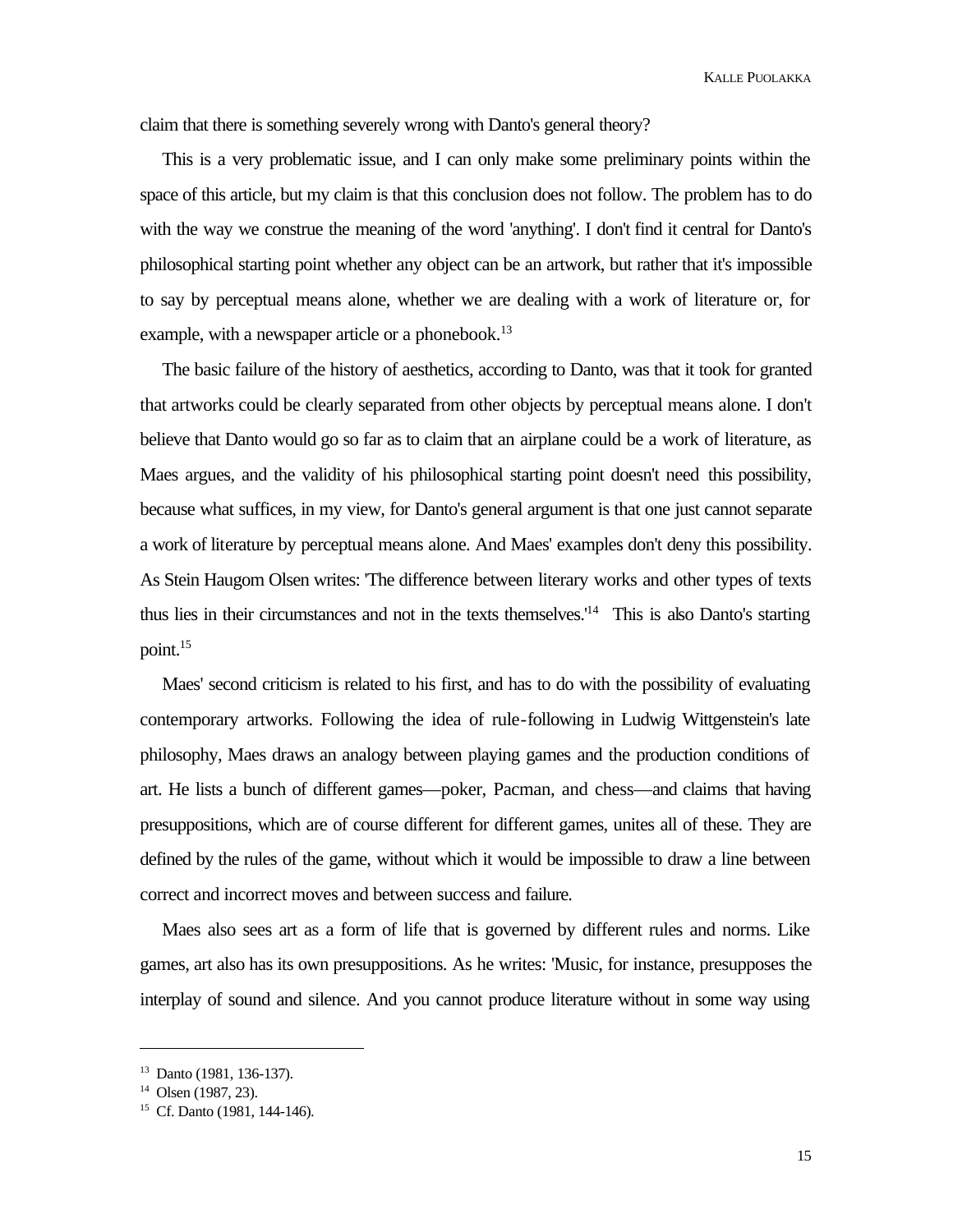words or parts of words.'<sup>16</sup>

Maes claims that the acceptance of this Wittgensteinian analysis shows problems in Danto's end of art-thesis, because it would make general evaluations hollow. Danto claims that the current state of the art world is marked by pluralism in which anything can be a work of art and where 'everything is permitted'. As he himself nicely puts it, in the sixties 'artists, liberated from the burden of history, were free to make art whatever way they wished, for any purposes they wished, or for no purposes at all'.<sup>17</sup>

So, in a way, there are no more prerequisite rules for making art, but, ironically, this also means, according to Maes, that there is no way of separating good art from bad art. By supporting freedom Danto loses the normative grip. As Maes puts it in a nutshell: 'According to Danto, everything is permitted in contemporary art. In other words, nothing is established as correct. As a consequence, it is impossible to make a mistake. Yet, if it is impossible to make a mistake, it is equally impossible to do anything at all,' and continues, 'In an art world without limits or rules, it makes no sense anymore to distinguish between a right and wrong way of doing things.'<sup>18</sup>

On the face of it Maes' criticism seems valid, but it has one central problem, which again has to do with the way we understand Danto's phrase 'anything'. Danto truly claims that any object can be a work of art, but this doesn't mean that an artwork can be any *kind* of object. Maes makes a mistake when he forgets that Danto is an essentialist. This means that, according to Danto's theory, an object can be perceptually of any kind, but this doesn't mean that its *nature* can be. In the *Transfiguration* Danto produces a long argument for establishing the defining features of a work of art,  $19$  but lately he has put it in a nutshell by saying that artworks are 'embodied meanings'.<sup>20</sup> For something to be a work of art it has to possess meaning, so it isn't possible for any object to be a work art, because not every object possesses meaning.

Another thing Maes is forgetting is that Danto tries to define art without evaluative concepts;

<sup>&</sup>lt;sup>16</sup> Maes (2004, 64).

<sup>17</sup> Danto (1997, 15). Also cited in Maes (2004, 64).

 $18$  Maes (2004, 65).

 $19$  Noël Carroll has made an excellent reconstruction of the definition in Carroll (1993, 80).

 $20$  Danto (2003, 139).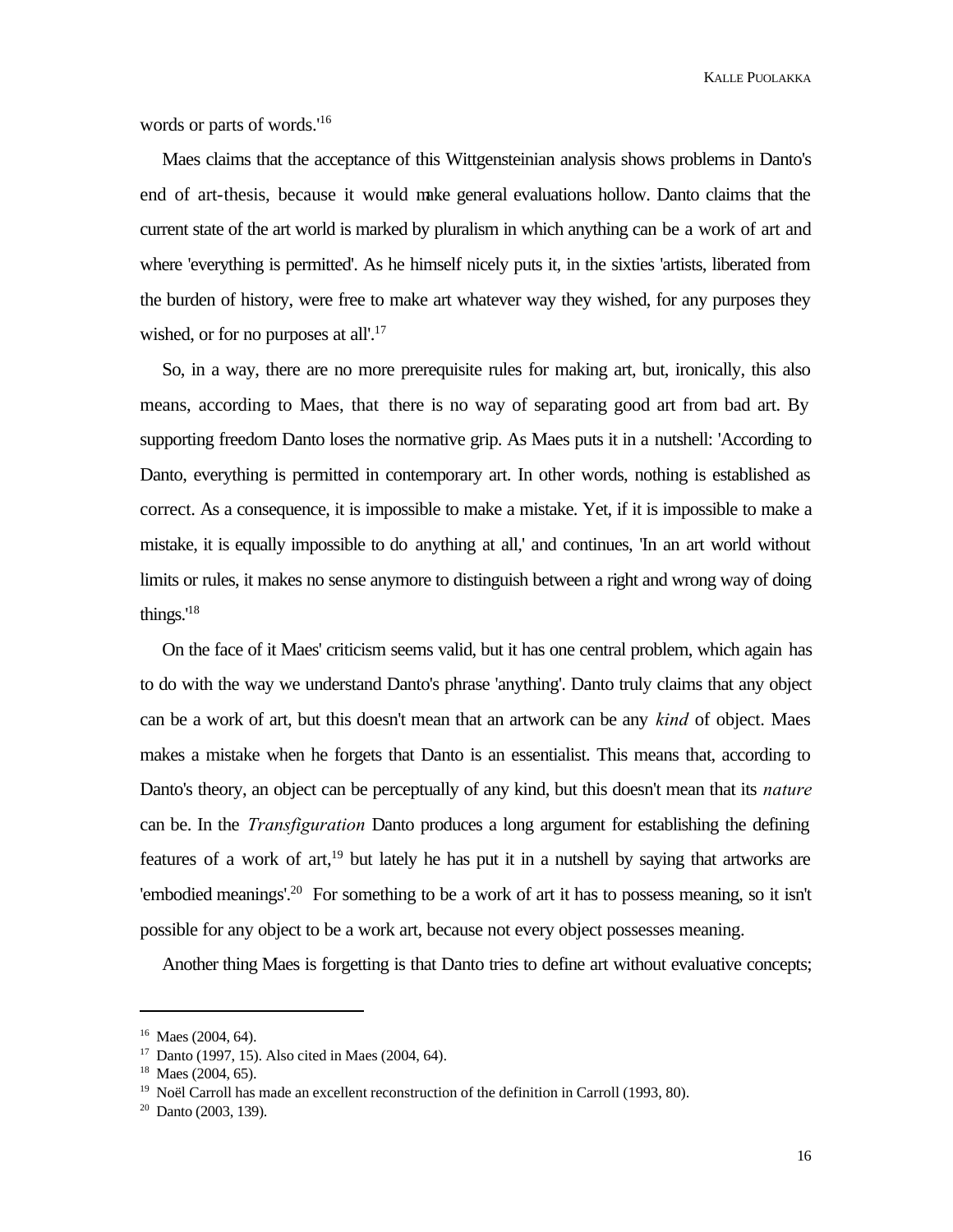he believes that it was only an historical contingency that beauty was assimilated with art.<sup>21</sup> Now, Danto could reply to Maes that anything can be an artwork, but this doesn't mean that every work has to be a good one. It is, of course, an important question whether it's sensible to define art this way.

These replies aren't, of course, conclusive arguments against Maes because it is another question whether Danto's definition gives the normative bite required. It seems that there are Wittgensteinian traits in Danto, because many formulations suggest that he sees the art world as a form of life, which is characterized by a peculiar theoretical atmosphere, the art world. This atmosphere not only defines what can be called art at a particular point of time, but I believe it also gives grounds for evaluating artworks. Works made under the same theoretical atmosphere can be quite easily compared because the same criteria of success can be applied to them. This seems to be something Maes is after, but he claims that Danto cannot produce the same kind of normative grip for the contemporary art world, where 'everything is permitted'.

It should be noted that Danto takes up this important question in *After the End of Art*, but his analysis cannot be considered very thorough. Danto concedes that evaluating is much harder than before, but he doesn't consider it impossible. What he is saying is that it's not possible to evaluate an artwork on the basis of its style or genre, but that each work has to be taken 'individually'. He writes: 'Needless to say this leaves the options of criticism open. It does not entail that art is equal and indifferently good. It just means that goodness and badness are not matters of belonging to the right style, or falling under the right manifesto.<sup> $22$ </sup> A pluralistic artworld requires 'pluralistic art criticism', which 'takes each work up on its own terms, in terms of its causes, its meanings, its references, and how these are materially embodied and how they are to be understood'.<sup>23</sup> These remarks are, as you can see, quite vague.

Danto analyses the nature of possibility in the contemporary artworld in the last chapter of *After the End of Art*, $24$  and he claims that there is a peculiar way in which everything is

 $21$  Danto (1981, 107).

 $22$  Danto (1997, 37).

 $23$  Danto (1997, 150).

<sup>&</sup>lt;sup>24</sup> See especially Danto (1997, 198-200).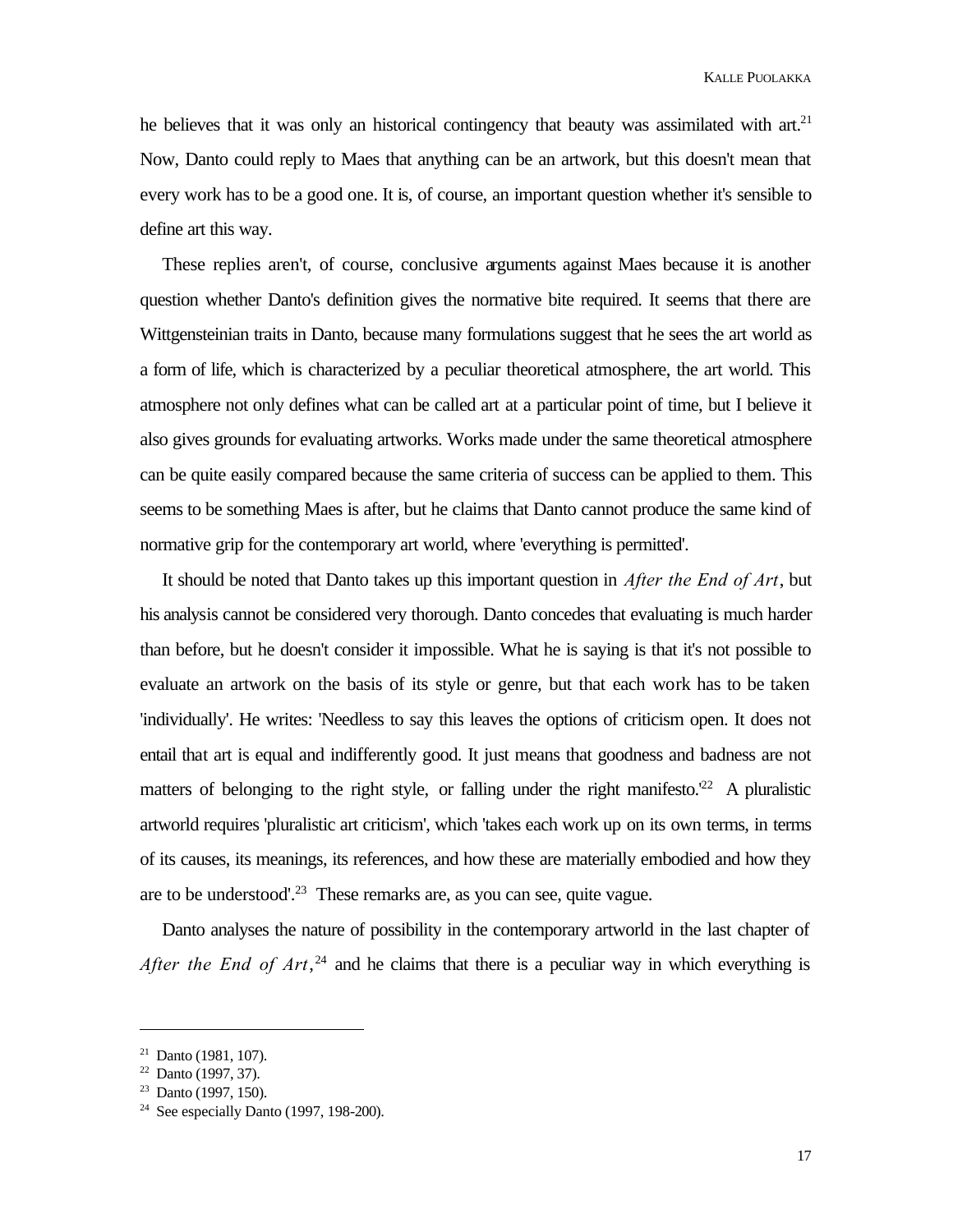possible, but at the same time that some things are not possible. For Danto this relates to the question, what is the relationship of contemporary art to the history of art? Everything is possible in the sense that it's nowadays possible to paint like in the Renaissance, like Rembrandt, or like the Cubists, but what is not possible is that we can't relate to these forms as those who lived through them, because our current theoretical atmosphere underdetermines our relationship to them. Danto writes: 'The sense in which everything is possible is that in which all forms are ours. The sense in which everything is not possible is that we must still relate to them in our way.<sup>25</sup> I think this also relates to Danto's view on great contemporary art, because he seems to love the work of artists who wittily use the material of art history to make artworks for our present concerns—these include Russell Connor and the artist pair Komar & Melamid.<sup>26</sup>

I have overlooked many interesting comments that Maes makes in his article, especially relating to the production conditions of the different arts. I also believe that Danto dodges many important sociological questions in his account of contemporary art, but the consideration of these questions must be dealt with elsewhere.

 $25$  Danto (1997, 198).

<sup>26</sup> Danto (1997, 207-214).